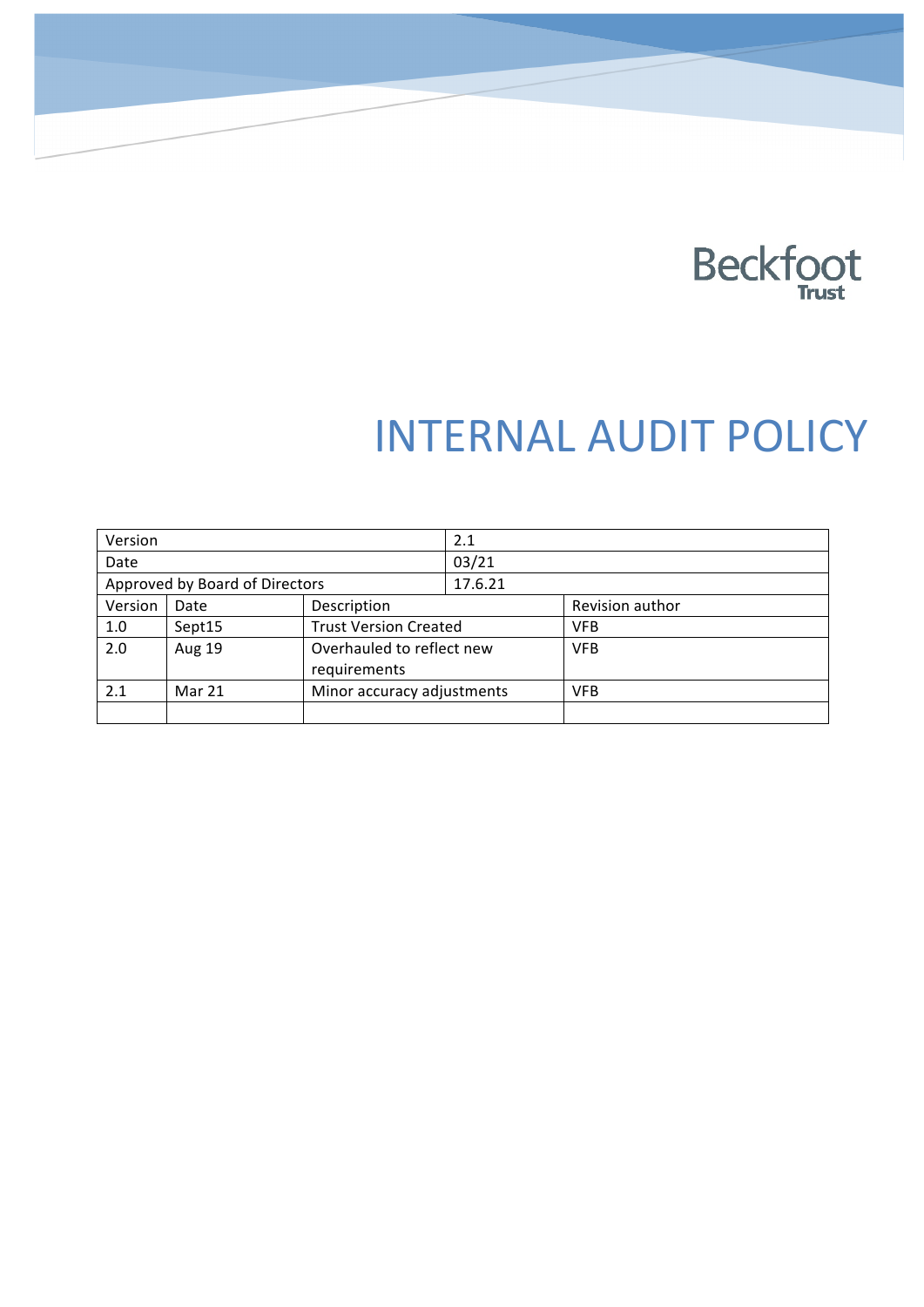## Background and Aims of the Internal Audit Policy

Internal audit is designed to enhance systems and procedures and should be a positive experience for all involved. The Trust welcomes internal and external scrutiny and views it as an opportunity to enhance already strong systems and to learn. The specific aims of this policy are to:

- 1) Set out the principles of internal audit
- 2) Ensure systems and procedures and being continually monitored and improved upon
- 3) Ensure there is an open and appropriate approach to internal scrutiny
- 4) Ensure compliance with relevant legislation, namely the academies financial handbook

Set out below are the Beckfoot Trust processes for checking its financial systems, controls, transactions and risks.

| Term   | <b>Activity</b>                                                                                                                                                                                                                                                                                                                                                                                                                                                                     |
|--------|-------------------------------------------------------------------------------------------------------------------------------------------------------------------------------------------------------------------------------------------------------------------------------------------------------------------------------------------------------------------------------------------------------------------------------------------------------------------------------------|
| Autumn | External Scrutiny during statutory audit including a review of the prior years internal<br>audit<br>Setting the scope of the current years internal audit<br>Audit committee meeting to agree scope and review statutory audit findings<br>Review the controls and systems for the focus areas, analyse any control weakness<br>$\bullet$<br>and formulate testing                                                                                                                  |
| Spring | Internal scrutiny launch event, CPD for all staff to ensure relevant skills and<br>٠<br>knowledge are present.<br>Include external advisors where appropriate and staff gaining an internal qualification<br>$\bullet$<br>Internal audit activity ensuring adequate cover across the Trust either internally or<br>$\bullet$<br>externally as described below<br>Implementing changes recommended by external audit<br>Audit committee meeting to review findings of internal audit |
| Summer | Consolidation of audit findings and implementing recommended changes<br>٠<br>Audit committee papers for audit strategy<br>Feedback event. Learning from the round of internal scrutiny and general CPD<br>$\bullet$<br>session on high risk areas. External advisors invited where appropriate                                                                                                                                                                                      |

#### **Audit Framework and Timeline**

### Principles of Internal Scrutiny

To ensure the internal scrutiny function achieves its stated aim and in accordance with the Academies Financial Handbook the internal scrutiny must:

- 1) be independent and objective
- 2) be conducted by someone suitably qualified and experienced and able to draw on technical expertise as required
- 3) be covered by a scheme of work, driven and agreed by the audit committee, and informed by risk
- 4) be timely, with the programme of work spread appropriately over the year so higher risk areas are reviewed in good time
- 5) include regular updates to the audit committee and the trustees by the person or organisation carrying out the programme of work, incorporating:
	- a report of the work to each audit committee meeting, including recommendations where appropriate to enhance financial and other controls and risk management
	- a short annual summary report to the audit committee for each year ended 31 August outlining the areas reviewed, key findings, recommendations and conclusions, to help the committee consider actions and assess year on year progress